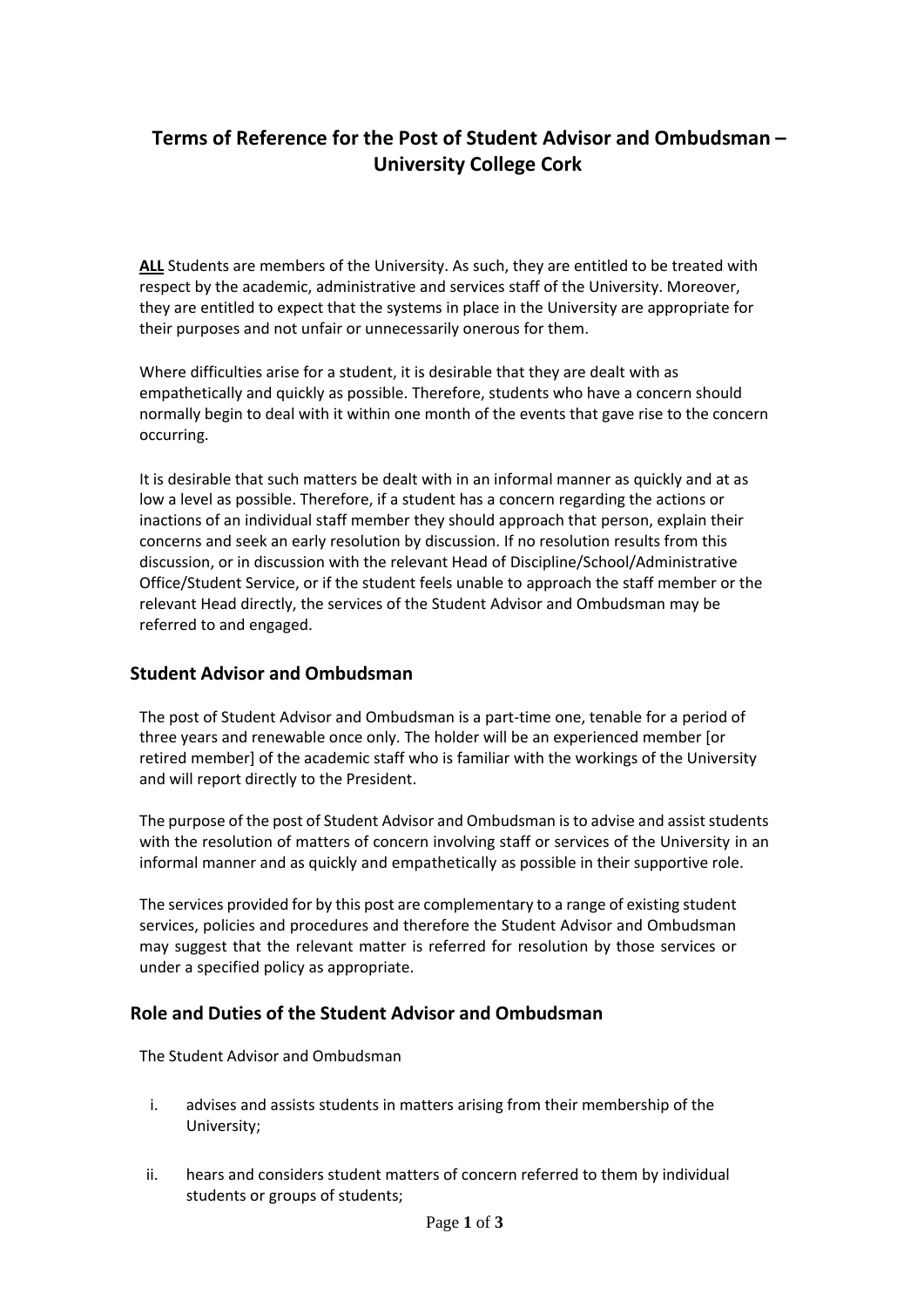- iii. facilitates communication between parties at the initial stages to resolve matters locally if possible;
- iv. refers students to the appropriate policy or process to enable resolution, if appropriate;
- v. refers students or makes students aware of the various supports available;
- vi. examines matters raised to ascertain the facts;
- vii. recommends to a Head of College, School, Discipline, or Head of Administrative/Service Unit, the action that may be required for the resolution of a matter;
- viii. submits an annual report to the Governing Body Student Experience Committee (a report that shall normally be released to the University at large);
- ix. highlights, in the annual report to the Governing Body Student Experience Committee, recurring difficulties or patterns of difficulty encountered by students and makes recommendations to Governing Body for the resolution of such difficulties. Governing Body may refer the report to Academic Council for comment. Where appropriate, recurring issues will be notified by the Student Advisor and Ombudsman to the Registrar and other members of UMT as appropriate for follow up action;
- x. carries out such other duties appropriate to the post as may be assigned by the President or Governing Body from time to time.

### **Authority of the Student Advisor and Ombudsman**

- i. The power of the Student Advisor and Ombudsman lies in the prestige of the office, the independence of the individual from any institutional influence, and the fairness, objectivity and impartiality of the attempts to resolve matters.
- ii. The Student Advisor and Ombudsman serves as a mediator to resolve concerns informally rather than as an arbitrator.
- iii. The Student Advisor and Ombudsman shall have access to all relevant persons and documentation within the University, and the freedom to examine matters relevant to the issue.
- iv. The Student Advisor and Ombudsman does not have authority to take disciplinary action, reverse decisions or over-ride regulations.

### **Confidentiality**